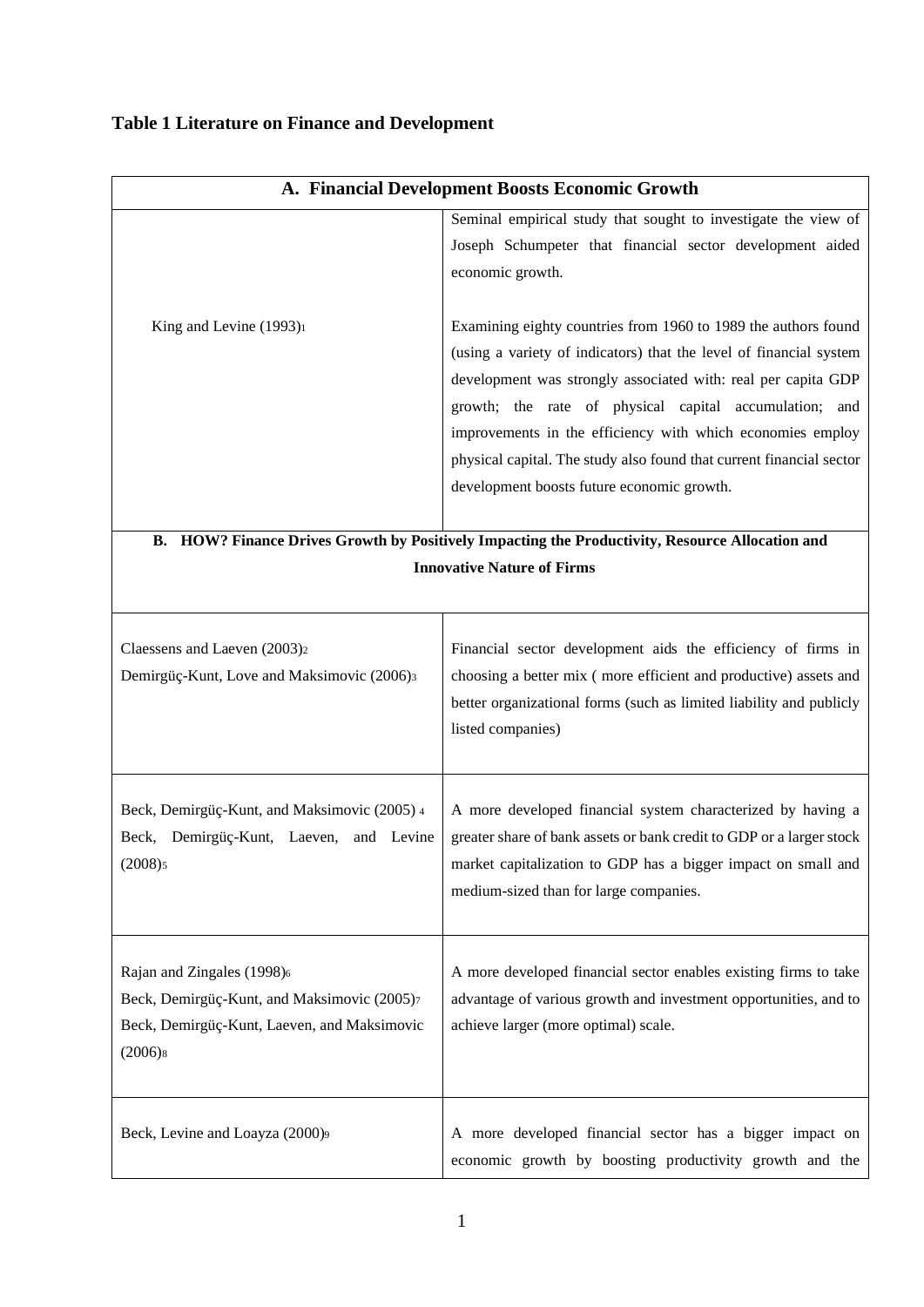|                                                                                      | allocation of resources (optimally allocating land, labour and<br>capital) than through pure capital accumulation (developing                                                                            |  |  |  |  |  |
|--------------------------------------------------------------------------------------|----------------------------------------------------------------------------------------------------------------------------------------------------------------------------------------------------------|--|--|--|--|--|
|                                                                                      | physical infrastructure).                                                                                                                                                                                |  |  |  |  |  |
| Klapper, Laeven and Rajan (2004)10                                                   |                                                                                                                                                                                                          |  |  |  |  |  |
| Aghion, Fally and Scarpetta (2007)11                                                 | Greater availability of external finance is positively linked to:                                                                                                                                        |  |  |  |  |  |
| Ayyagari, Demirgüç-Kunt and                                                          | entrepreneurship; greater firm entry; and more innovation.                                                                                                                                               |  |  |  |  |  |
| Maksimovic (2011)12                                                                  |                                                                                                                                                                                                          |  |  |  |  |  |
|                                                                                      |                                                                                                                                                                                                          |  |  |  |  |  |
|                                                                                      | C. Financial Development Also Reduces the Volatility of Economic Growth & Increases the                                                                                                                  |  |  |  |  |  |
|                                                                                      | <b>Effectiveness of Policy</b>                                                                                                                                                                           |  |  |  |  |  |
| Aghion,<br>Angeletos,<br>Manova<br>Banerjee,<br>and<br>$(2010)_{13}$                 | A developed financial system can reduce liquidity constraints on<br>firms and increase long-term investment, ultimately reducing<br>volatility of investment and growth.                                 |  |  |  |  |  |
| Aghion, Bacchetta, Rancière, and Rogoff (2009)14                                     | Financial sector development reduces the negative impact that<br>exchange rate volatility can have on firm liquidity and therefore<br>on their investment capacity.                                      |  |  |  |  |  |
| International Monetary Fund, IMF (2012)15                                            | A more developed financial system can increase the effectiveness<br>of domestic monetary policy, provides a broader base for fiscal<br>policy and can allow for a bigger choice of exchange rate regimes |  |  |  |  |  |
| D. BUT - The Impact of Financial Sector Development on Economic Growth is Non-Linear |                                                                                                                                                                                                          |  |  |  |  |  |
| - Developed Economies and the Largest Companies Benefit Least                        |                                                                                                                                                                                                          |  |  |  |  |  |
|                                                                                      |                                                                                                                                                                                                          |  |  |  |  |  |

| Rioja and Valev (2004a, 2004b)16 17<br>Aghion, Howitt, and Mayer-Foulkes (2005)18                                  | The impact of financial sector development on economic growth<br>is strongest among middle-income countries. |  |  |
|--------------------------------------------------------------------------------------------------------------------|--------------------------------------------------------------------------------------------------------------|--|--|
| Arcand, Berkes, and Panizza (2011) <sup>19</sup>                                                                   | Finance has a weaker impact on growth as countries grow richer.                                              |  |  |
| E. Five Reasons Why Developed Economies and Large Firms Benefit Least From Financial<br><b>Sector Development?</b> |                                                                                                              |  |  |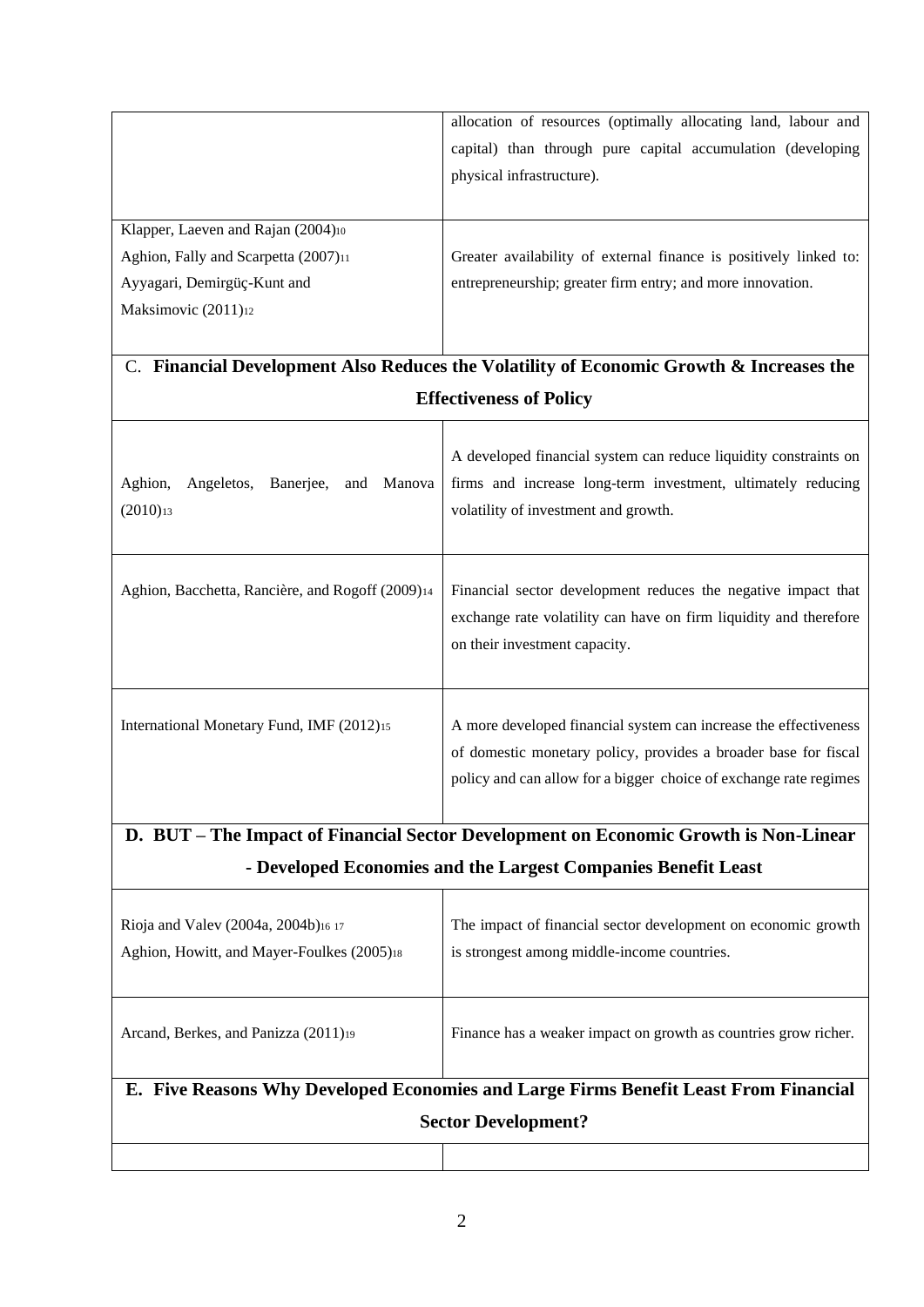| Catch-up is faster the further<br>I)                                                                                                           |                                                                                                                                                                                                                                                                                                                                                                        |
|------------------------------------------------------------------------------------------------------------------------------------------------|------------------------------------------------------------------------------------------------------------------------------------------------------------------------------------------------------------------------------------------------------------------------------------------------------------------------------------------------------------------------|
| economies are from best practice                                                                                                               |                                                                                                                                                                                                                                                                                                                                                                        |
| Aghion, Howitt, and Mayer-Foulkes<br>$(2005)_{20}$                                                                                             | Financial sector development may facilitate catch-up to more<br>efficient levels of productivity, but provides little impetus for<br>growth to those countries already producing at the most productive<br>level                                                                                                                                                       |
| Traditional measures of financial<br>2)<br>sector development are too crude                                                                    |                                                                                                                                                                                                                                                                                                                                                                        |
| Demirgüc-Kunt and Huizinga (2010)21                                                                                                            | Traditional measures of intermediation are too crude / limited to<br>pick up the subtle impact of non-intermediated finance (shadow<br>banking, other capital markets activity) that tend to be more<br>important in more developed economies. (So this is suggesting it's                                                                                             |
| 3)<br>Finance to the corporate sector<br>boosts growth more than household<br>finance (the former is more prevalent<br>in developed economies) | just a measurement problem)                                                                                                                                                                                                                                                                                                                                            |
| Beck, Buyukkarabacak, Rioja, and Valev<br>$(2012)_{22}$                                                                                        | Financial development / deepening in emerging markets mainly<br>relates to greater access to credit and finance for the corporate<br>sector and (up until recently at least) less to the consumer<br>/household sector. This may explain why developed economies<br>benefit less from financial sector development                                                     |
| Developed financial systems extract<br>4)<br>talent that has more productive uses<br>elsewhere in the economy                                  |                                                                                                                                                                                                                                                                                                                                                                        |
| Philippon (2010) <sub>23</sub><br>Bolton, Santos, and Scheinkman (2011) <sup>24</sup>                                                          | Financial systems may grow too big in relation to the real economy<br>extracting too much young talent and other resources that become<br>increasingly less productive. Or to put simply, mathematicians,<br>engineers and other scientists employed in the financial sector are<br>less productive (in economic growth terms) than if employed in<br>the real sector. |
| Exploitation of safety net subsidies<br>5)                                                                                                     |                                                                                                                                                                                                                                                                                                                                                                        |
| Carbó, Kane, and Rodriguez (2011)25                                                                                                            |                                                                                                                                                                                                                                                                                                                                                                        |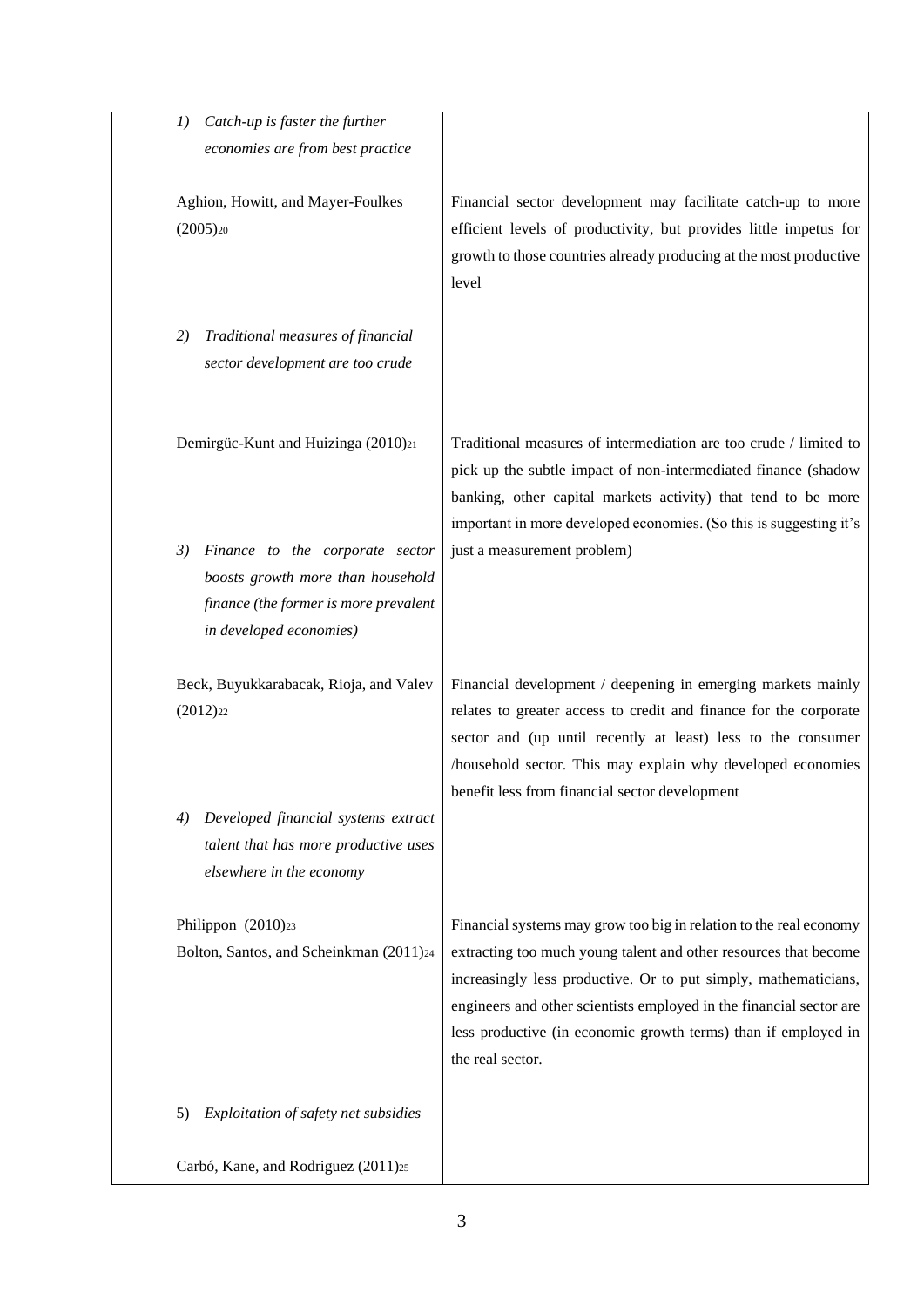| As economies develop financial systems eventually start to grow       |
|-----------------------------------------------------------------------|
| excessively as banks seek to exploit various so-called safety net     |
| subsidies (deposit insurance, lender of last resort facilities, too-  |
| big-to-fail subsidies). Banks grow faster and take on excessive risk  |
| believing that regulators and the taxpayer will bail them out if they |
| fail. This moral hazard problem creates incentives for senior         |
| managers to take on excessive risk to boost returns (from which       |
| they benefit in terms of bigger pay and bonuses) whereas the          |
| downside is somewhat limited (although it can end in executive        |
| job loss in extreme cases). Incentives to grow and take on too much   |
| risk are exacerbated by these safety net benefits. Rapid financial    |
| sector development and excessive risk-taking is likely to lead to     |
| problems that ultimately reduce growth.                               |
|                                                                       |

Source: Constructed from information provided in Beck (2012) and authors own updates.

|                        |           |                      | Total    | <b>Total</b>  |           |                 | $\Delta$ in total |
|------------------------|-----------|----------------------|----------|---------------|-----------|-----------------|-------------------|
|                        |           |                      | assets/  | assets/       | FTE       | No. of          | assets (%         |
|                        |           | <b>Total assets</b>  | national | <b>EU GDP</b> | employees | <b>European</b> | change            |
| Bank                   | Country   | $(\epsilon$ million) | GDP (%)  | (%)           | 2011      | <b>branches</b> | 2007-11)          |
| Deutsche Bank*         | DE        | 2,164,103            | 84.8     | 17.4          | 100,996   | 2.735           | 12.4              |
| HSBC*                  | UK        | 1,967,796            | 119.8    | 15.8          | 288,316   | 1,984           | 22.2              |
| <b>BNP Paribas*</b>    | <b>FR</b> | 1,965,283            | 99.8     | 15.8          | 198,423   | 6,816           | 16.0              |
| Crédit Agricole Group* | FR        | 1,879,536            | 95.4     | 15.1          | 162,090   | 9,924           | 22.0              |
| Barclays*              | UK        | 1,871,469            | 113.9    | 15.0          | 141,100   | 2,602           | 12.0              |
| RBS*                   | UK        | 1,803,649            | 109.8    | 14.5          | 146,800   | 2,477           | $-28.0$           |
| Santander*             | ES        | 1,251,525            | 118.2    | 10.1          | 193,349   | 7.467           | 37.1              |
| Société Générale*      | <b>FR</b> | 1,181,372            | 60.0     | 9.5           | 159,616   | 6,456           | 10.2              |
| Lloyds Banking Group*  | UK        | 1,161,698            | 70.7     | 9.3           | 98,538    | 2,956           | 141.5             |

## **Table 2 Europe's Largest Banks**

Source: Liikanen Report (2012) High-level Expert Group on reforming the structure of the EU banking sector Chaired by Erkki Liikanen, FINAL REPORT Brussels, 2 October 2012, p.39.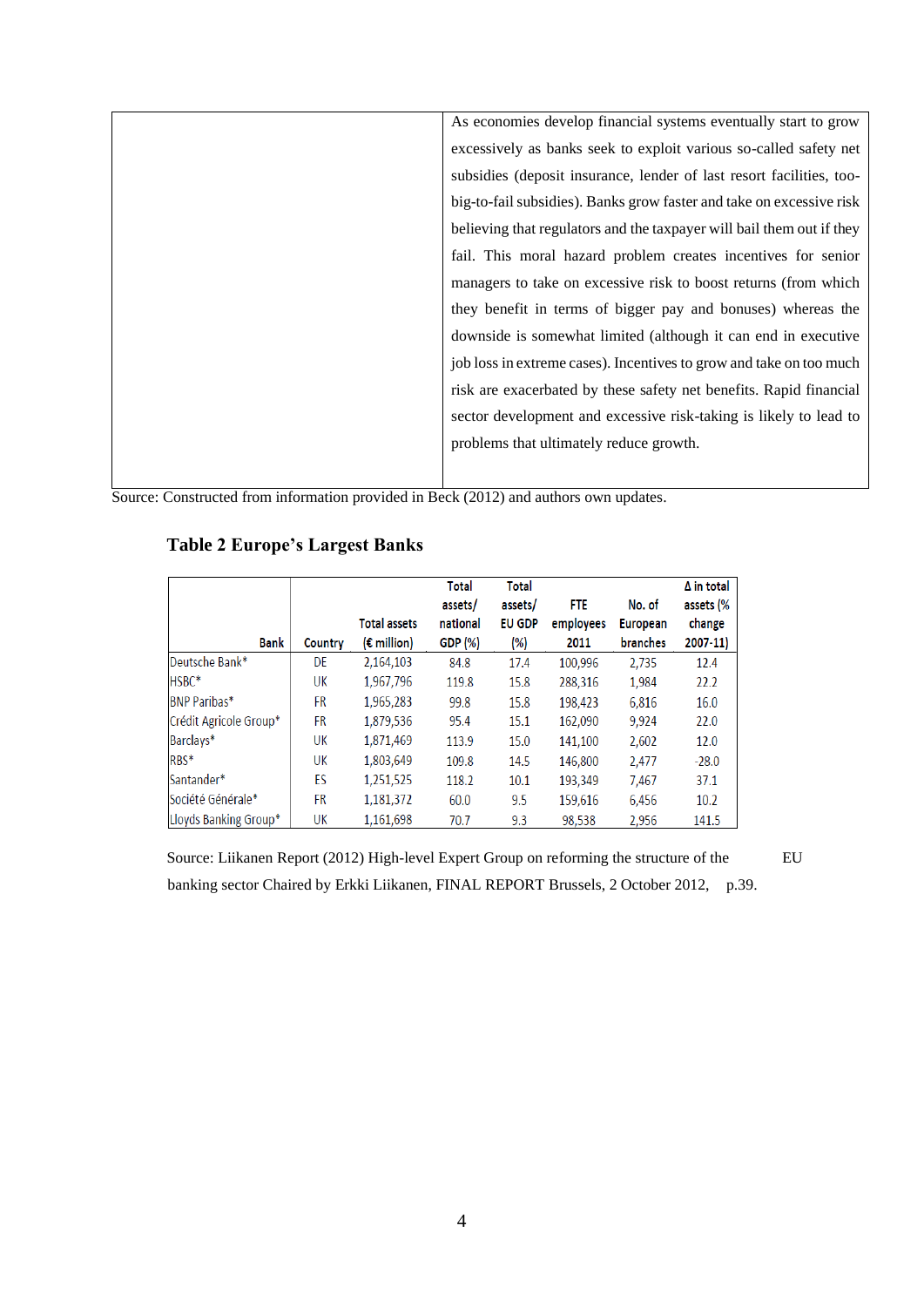

**Figure 1 World Drawn According To Size of Country Financial Assets** 

Notes: Country sizes are adjusted to reflect the volume of financial sector assets in the jurisdiction, measured in U.S. dollars at the end of 2010.

Source: Čihák, M. Demirgüç-Kunt, A. Feyen, E and R. Levine (2012) Benchmarking Financial Systems around the World, World Bank Policy Research Working Paper 6175, August, Figure 6, Washington DC: World Bank.



**Figure 2 European Banking Sector Assets / GDP (%)**

Source: Liikanen Report (2012) High-level Expert Group on reforming the structure of the EU banking sector Chaired by Erkki Liikanen, FINAL REPORT Brussels, 2 October 2012 , p16.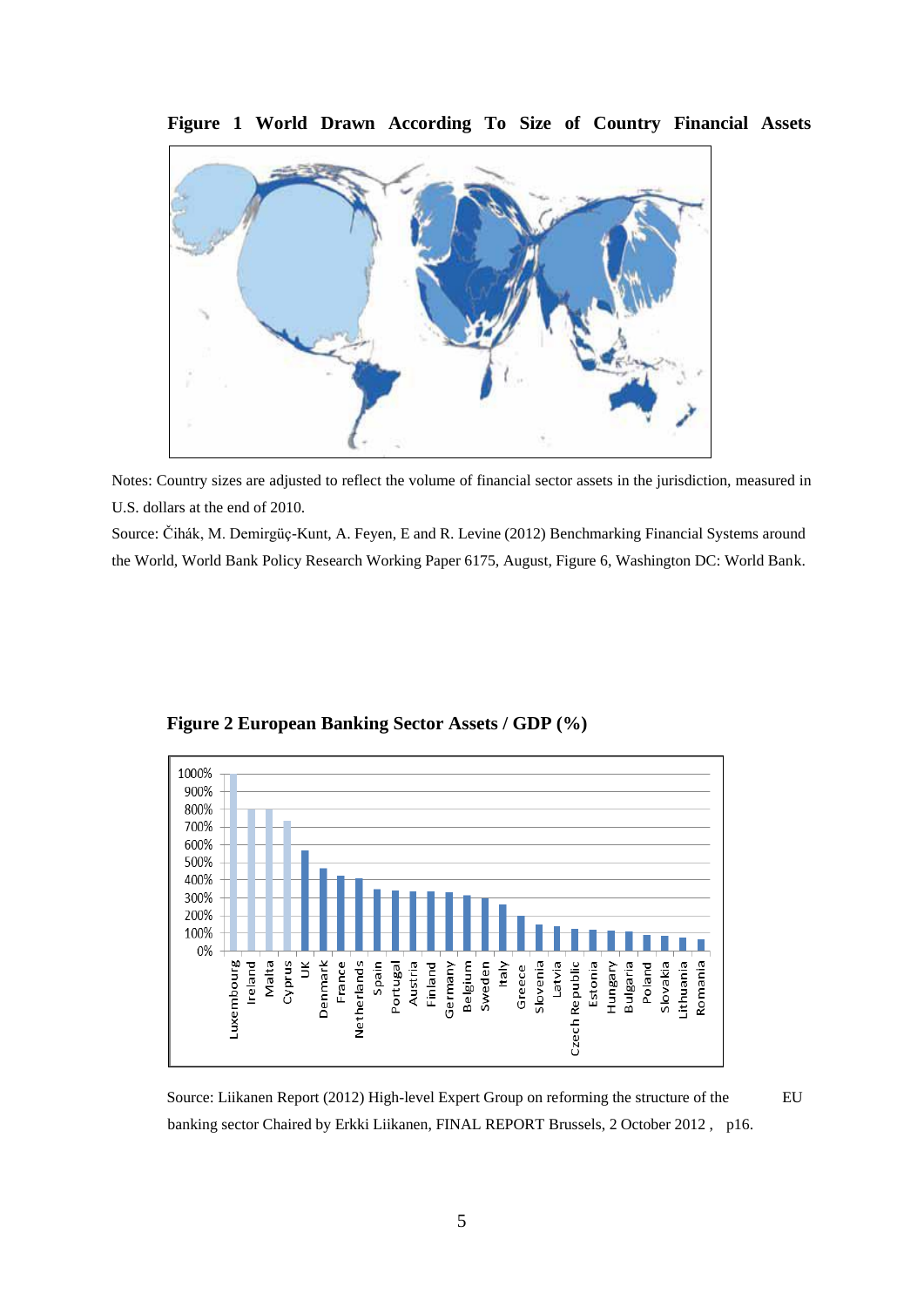

**Figure 3 Asset Size of Largest Banks Relative to Domestic GDP (%)** 

Source: Liikanen Report (2012) High-level Expert Group on reforming the structure of the EU banking sector Chaired by Erkki Liikanen, FINAL REPORT Brussels, 2 October 2012, p41.



**(%)**



Source: Liikanen Report (2012) High-level Expert Group on reforming the structure of the EU banking sector Chaired by Erkki Liikanen, FINAL REPORT Brussels, 2 October 2012, p44.